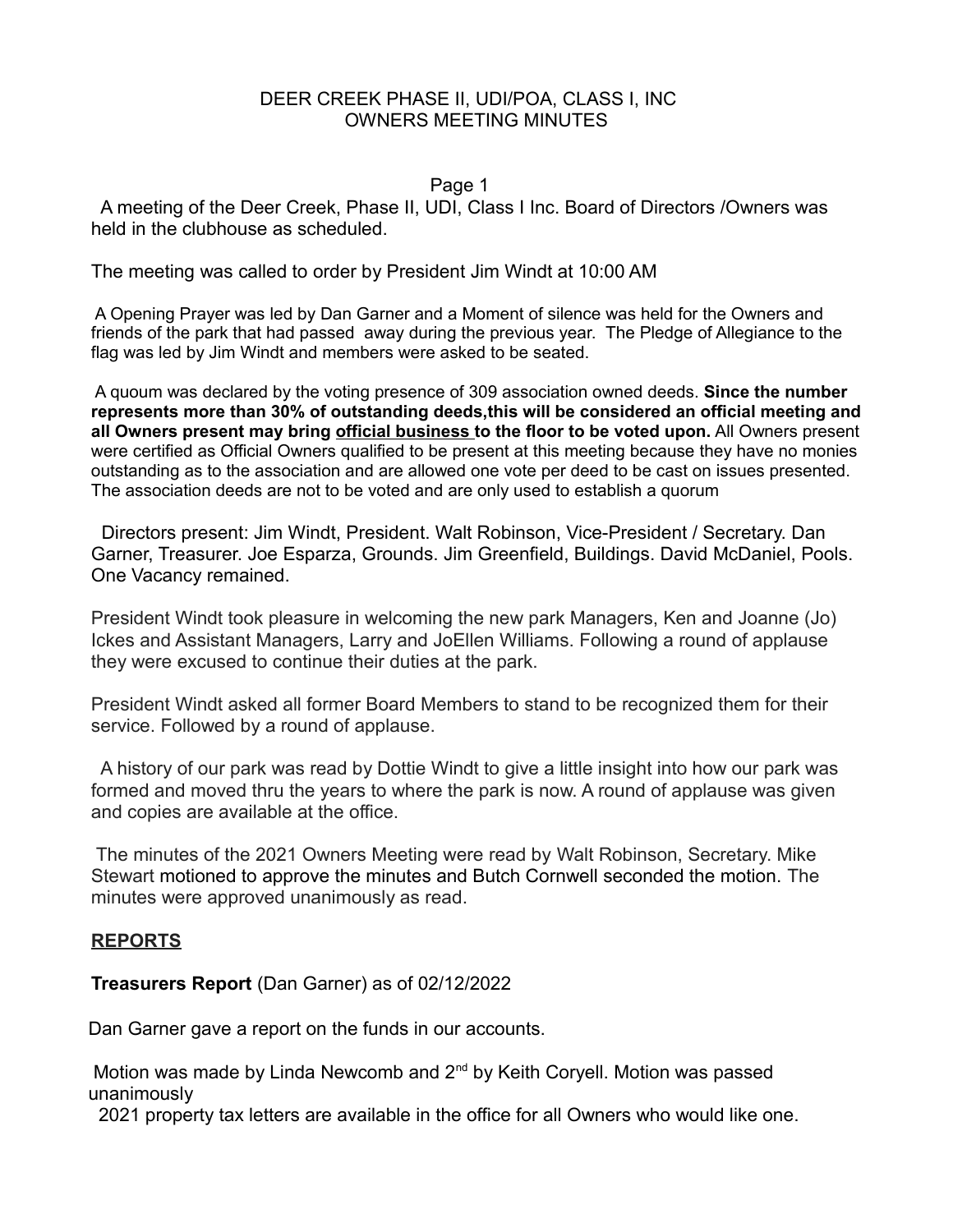Page 2

**Deed Report** (Dan Garner) President's Report (Jim) 249 Active Deeds 59 Deeds for Sale 19 Past Due but not in arears

## **Presidents Report** : Jim Windt

 We have two Letters of Resignation one from Stephanie and Bob Ping and Mary Ellen and Mike Fleming. Both indicated it was for health reasons and take effect March 1<sup>st</sup> 2022.

 All New Owners were asked to stand to be recognized and let the members also know where they were from so other owners might be from the same area. A round of applause welcoming them ensued.

**Speeding,** Please slow down and brake lights should probably be on as your going down the hills.

 The Office has also had a issue with owners not turning in site cards by 10:00am. If you are not turning them in by that time you are technically in violation and after so many times a fine is due on that owner so please get them in on time.

 Jim also wanted to thank the activities committee for the coffee and donuts today and also thank the ladies that took attendance this morning. Its very vital that we have only owners at this meeting. With that being said that will be the end of my report.

# **Vice President Report** (Walt Robinson)

 I appreciate all the members help the last few years as this will be my last meeting as a Board member and that the Board has continued success and thanks to everyone for the last four years.

# **Activities Report** (Anita Stewart)

 The financial report for Activities Fund was reported on by Anita Stewart.She told the members all the momeycame from the members participating in the park activities. We were able to replace the stove and put in a new DVD player this year. I would like to thank the committee for all

for all of their hard work.Dottie Windt, Cindy Garner, Linda Wade, and Karen Robinson The last Bingo is scheduled for March  $10<sup>th</sup>$ . 7:00pm at Clubhouse.

On March 19<sup>th</sup> Live Entertainment by Will Yancy (that is very good). Tickets on sale at the office or from activity member.

 Today the Annual Dinner is at 5:00pm. Please come with your group so you can be seated with them as we are full and no and No Tickets Remain.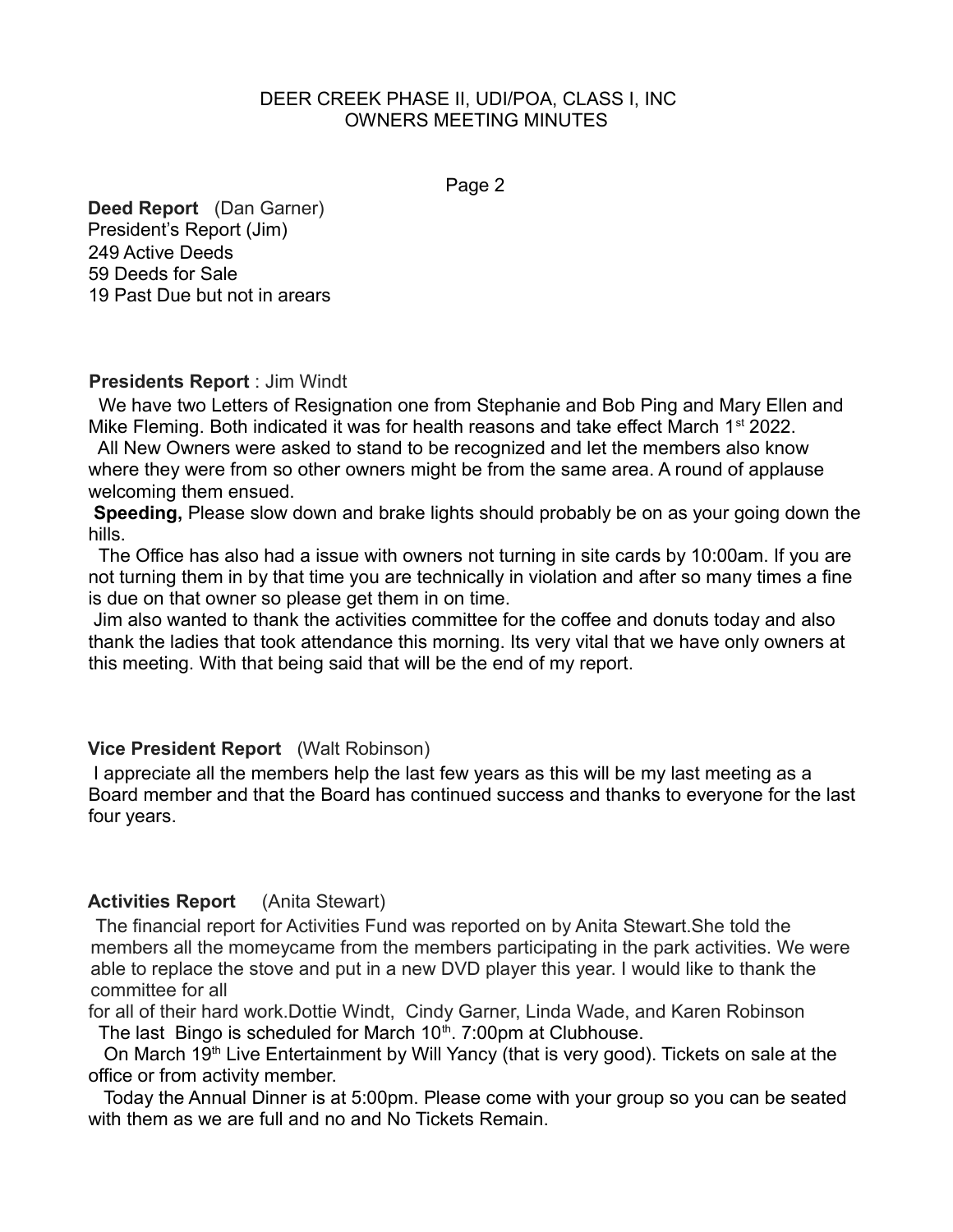#### Page 3

# **Buildings Report** (Jim Greenfield)

 Thanked everybody that painted the buildings on cleanup day.The buildings are in good shape. We went thru and took care of some issues on the park models and the only item we will be working on for now is the door sticking here at the Club house. Other than that the Buildings are in good shape and that is my report.

### **Grounds** (Joe Esparza)

The new walk thru gate is in place and working at the front entrance, just need to make sure it closes behind you. Joe thanked Bob Marshman when he was Director of Grounds. Joe asked for all the members that worked on the Pool Retention Wall to please stand for recognition. A lot of work was done in short amount of time. Also a thank you to Connie Greenfield for providing lunch to the workers.

 Joe told the members that a debris dumpster had been ordered for the wall project and during the cleanup day a group of members worked all day down at the curve and filled it up with debris from that site and around the park. So much was cleaned up that another dumpster had to be brought in for the wall project. The work they did really made the site look great. Also when the second dumpster came in the trash from around the back of the office and around the shed at the top of the hill and bags of leaves were able to be cleaned up also. A question was asked as to where to put leaves raked up now and Joe told the members that it could be put in the regular trash now, due to it being picked up more often. A question from Dwight Quant was asked if we could put a leaf bagger on the back of our riding mower to pick the leaves up. Joe said it could be looked into.Earl Faulk told Joe if that could be done or a place to mulch the leaves it would keep the dumpster from filling up.

 Joe told the members the only other item he noticed was that the park road was failing in several areas and a need to have it addressed soon was needed and would be talked about during the meeting. Joe thanked everyone that has been making the park look nice and concluded his report.

 President Windt asked if there were any questions: Sharon Deberry asked if anything could be done about the speed bumps that knock your front ends out of place and is the only thing she regrets when she comes here.

 Rita Demichiel stated the her trailer was hit with debris from the mowing and anything we could do would be a big help.

 Keith Coryell was very upset about a certain park individual that constantly breaks rule number one which is speeding and would like it to be addressed with a talk to him from the board.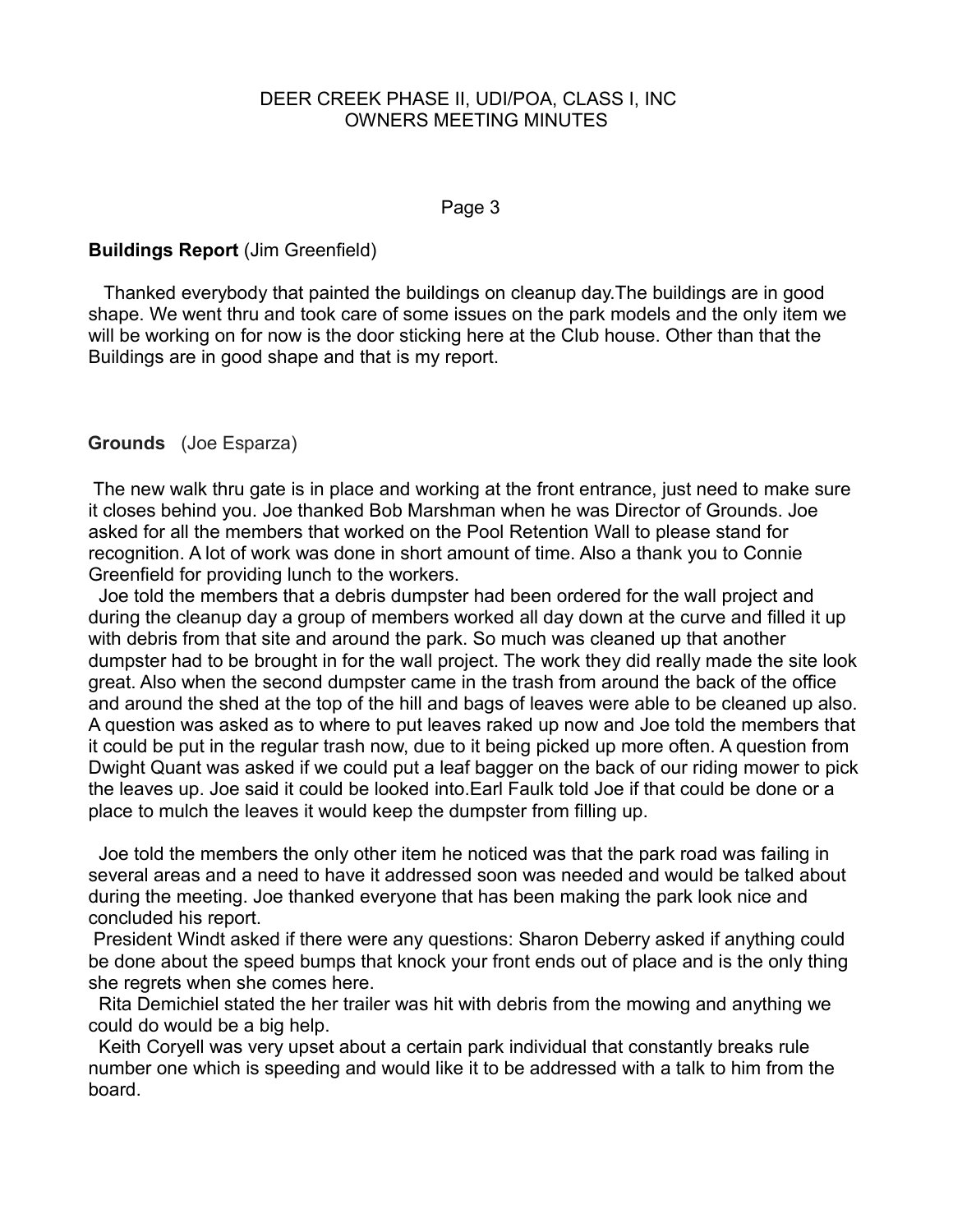#### Page 4

 Peter Demichael wanted to thank all members for the help this year and in past years. His question was with our office managers mowing all year if the board could look into a mowing service because it is a tough job. The Board has looked into that and the cost was 80 to 90 thousand dollars a year. President Windt said that the members save the park thousands of dollars a year by helping out and thanked them for their continued service to the park

## **Pool Report** (David McDaniel)

 The Pool is in great shape, No projects going on at this time. That is his report. A question from Jodie Hunter asked if the solar pool panels were still working. Answer was yes but down the road the board hopes to upgrade them. Mary Faulk asked again about the park installing a Hot Tub/Jacuzzi we had one several years ago and would like to have one here again. Francis Thompson asked about the pool and tennis court lighting from last year being fixed. It is a matter of financing and the board having to set a list of priorities. Did we get a price? The answer was yes, it was in the range of \$7500 to 8000 at last years price.

 Cindy Garner asked about the light out at the Pickle ball court. It is fixable and on the list to get done soon.

 Jim Curry would like to see a AED on site,The Board is looking at that the cost is 1300 to 1500 dollars. Part 2 of the question was how many are CPR Trained and over a dozen hands went up. He was wondering if we could get the Red Cross to come to the park and give a class to the members that wanted to learn it. The Board will look into it.

 Linda Wade asked how we were coming along with the shuffle board court? David said right after the pickle ball court lights are finished.

### **Unfinished Business:**

Really none, President Windt said that the unfinished item actually was from the Board Meeting not the Owners Meeting but hard to separate the two so he will entertain it now. There is a Item on the Retaining Wall going over budget so a motion needs to be brought to the floor to pay for expense due to having to order an extra dumpster it went from the estimate of \$4000.00 to \$5000.00 and we need to have a motion made to cover the difference. Joe Esparza made a Motion for \$1000.00 dollars to cover the extra dumpster,2nd by Mike Stewart. Discussion, Hearing none the Motion passed.

### **New Business :**

 A Motion to Seal and Repave the Fawn Ridge Roads and extend parking spaces for \$55,000.00 dollars was made by Ground Director Joe Esparza. 2<sup>nd</sup> by Jim Greenfield. Discussion on the Motion: Joe explained what all was included for that cost to the members. Anita Stewart asked about financing for the project. RepDan Garner, was hopeful to try and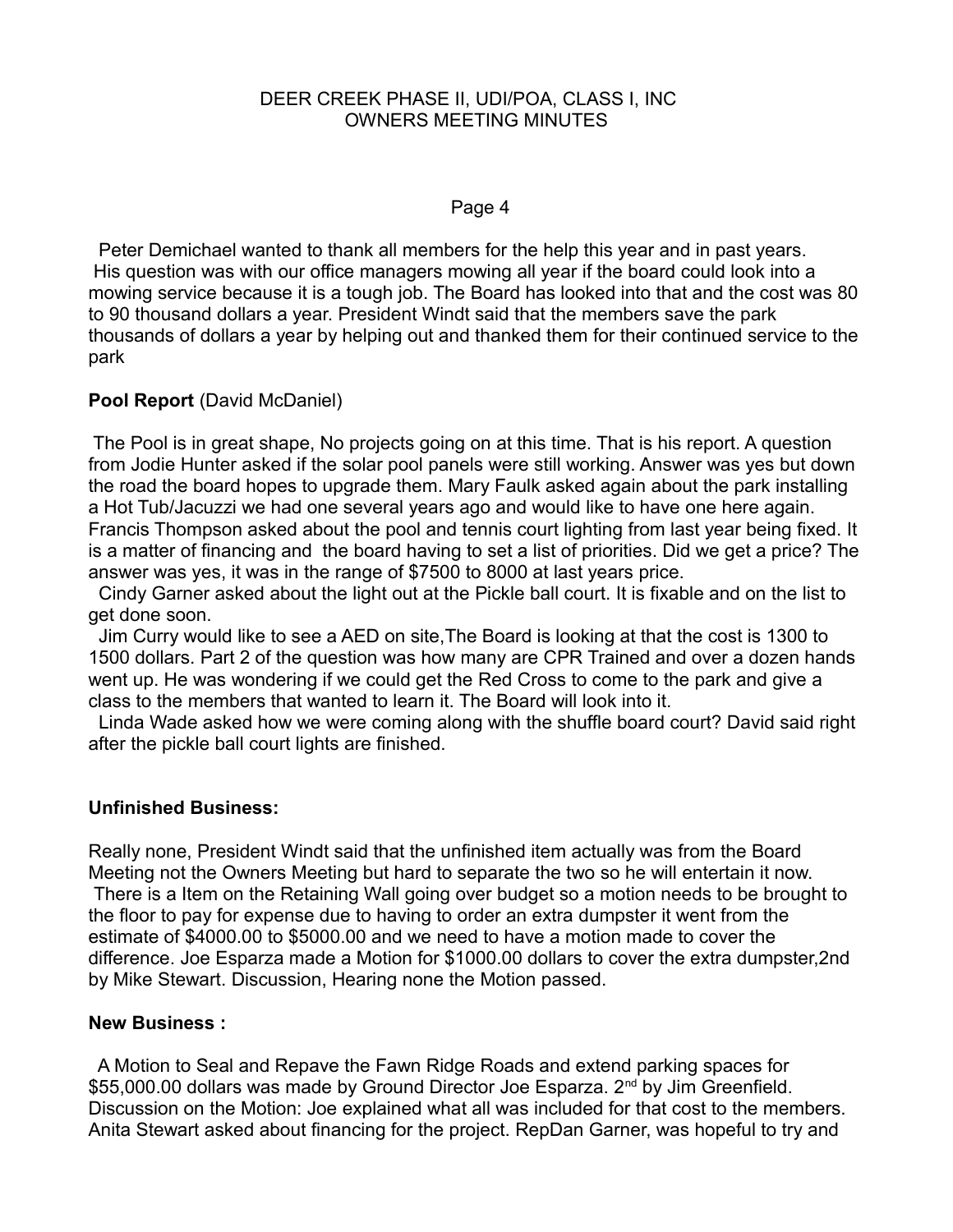#### Page 5

keep from having to cash out 25% of a CD with no penalty but it would depend on cash flow at the time of completion .

 Owner Sue Marshman asked if we did this project would it mean no concrete sites getting the extra pads? President Windt deferred the question to a member of the new board in which Jim Greenfield answered no,due to cost to bite the bullet and get all pavement done this year instead of splitting it up at a higher cost.

 Anita Stewart asked a question if we have to take money from the CD is there a plan to pay it back? The answer from Jim Greenfield was yes. Asked how thick the payment was going to be and Joe Esparza stated as bid it would be an 1  $\frac{1}{2}$  to 1  $\frac{1}{4}$  and that is after compaction. President Windt asked to make an amendment to the motion that we would only use AAA Top Quality Asphalt LLC and Joe Esparza made a motion for such and was  $2^{nd}$  by Mike Stewart a vote was taken and passed by the membership.

 A question from was asked is a performance bond being provided? Joe Esparza said he would look into it later that day. A question was asked if the paving would cause any issues with the motor coaches coming and going. President Windt stated that yes there could be some issues but will be decided on as closer to the work starts being done (4-8 weeks out) as of now. If done during the summer the cost would change is why we are proceeding now.

 A question was asked about storage if is was possible not to have the best sites used as storage. President Windt told the members there are sites that are set just for storage during the summer and that was all at the moment.

 A question was asked if we were looking at 2 months out for paving, it sounded like the project had already been approved before the meeting today. President Windt stated that no work on the paving had been approved before today and that signing a contract had not taken place due to just getting member approval earlier today.

 After a lot of discussion and confusion on doing the paving over the concrete widening of the sites a motion was put on the floor by Sandy Holcomb to continue with improving concrete site widening as discussed at earlier meetings as a number one top priority over all other improvement projects in the park. 2nd by Sue Marshman. More discussion ensued and part of Fawn Ridges rules is to maintain over improve,otherwise we lose this park. All the Board members would like to see the concrete widening to sites as well. But the **Board Members are required by the Court Agreement/Covenant to Maintain over Improve.** Also the electrical upgrade will have to continue as we run out of the spare parts that were taken off of the old ones that were replaced. The Board will have to look at continuing electrical when that happens.

 Questions continued about Insurance, Rainy Day Fund, What determines spending from what accounts ETC.....

 A Call for the vote on the Motion at hand was asked for by member Carol Witherspoon. The Secretary reread the Motion to the members and the Motion above is what the final outcome was. More discussion ensued before the vote on various issues that were not